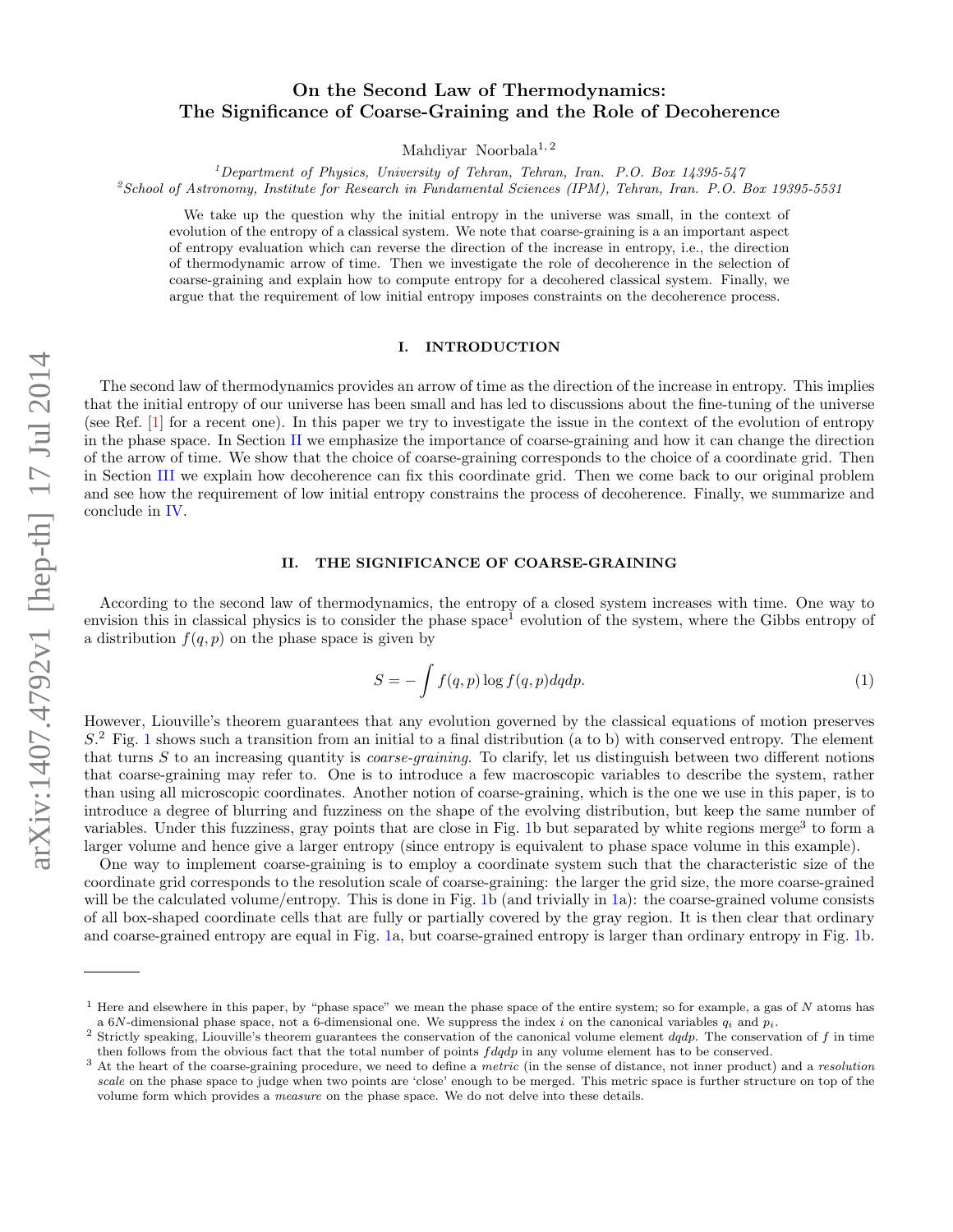

<span id="page-1-0"></span>FIG. 1: Evolution of a distribution of points in phase space. The distribution is uniform over gray regions and zero outside, so that entropy is directly proportional to the gray volume. (a) The initial distribution in rectilinear coordinates. There are 16 coordinate cells that are touched by the gray region. (b) The final distribution in rectilinear coordinates. Although the shape of the distribution is changed, its volume is the same. The number of (dotted) coordinate cells that are touched by the gray region is now 27; coarse-grained entropy has increased. (c) The same distribution as (b), but in a curvilinear coordinate system adapted to the shape of the distribution. The number of (no longer box-shaped) coordinate cells that are touched by the gray region is 27 (the equality with the number in  $(b)$  is just a coincidence). (d) The same distribution as  $(a)$ , but in the curvilinear coordinates of (c). The number of (dotted) coordinate cells that are touched by the gray region is now 40. So the direction of the increase in coarse-grained entropy is opposite to that of the rectilinear coordinates.

So the second law of thermodynamics holds, if we use the coarse-grained entropy and follow the arrow of time from a to b.

It is important to note how coarse-graining depends on the choice of coordinates. In Figs. [1c](#page-1-0) and [1d](#page-1-0) the coordinate grid is chosen to suit the 'final' distribution. Our coordinate cells (regions bounded by neighboring red 'radial' and blue 'circular' curves) are no longer box-shaped, and hence we have a different coarse-graining. As a result, in Fig. [1c](#page-1-0) we have a situation similar to Fig. [1a](#page-1-0), where ordinary and coarse-grained entropy are equal. On the other hand, the coarse-grained entropy in Fig. [1d](#page-1-0) is now larger than the ordinary entropy, in view of this new choice of coordinates.

We thus conclude that the direction of the increase in coarse-grained entropy (thermodynamic arrow of time) depends on the choice of coordinates used in coarse-graining. In a sense, this is pretty natural. Once a coordinate system is picked, the boundary of our distribution in the phase space can be described by an equation in terms of those coordinates. The complexity of that equation—and hence of our description—is related to the degree of similarity between the shape of the boundary and the shape of the coordinate grid. In other words, what seems very ordered in one coordinate grid (and requires very few bits to describe) may turn out to be very complicated in a different grid (and require many bits of information).

As a final remark, we note that it is always possible to choose a coordinate grid that assigns lower coarse-grained entropy to the initial (final) state compared to the final (initial) state. It seems plausible that we can also find a grid which maintains a monotonic relation between coarse-grained entropy and time. This is a harder task since it involves all times in between the initial and final moment, nevertheless we take it for granted without proof.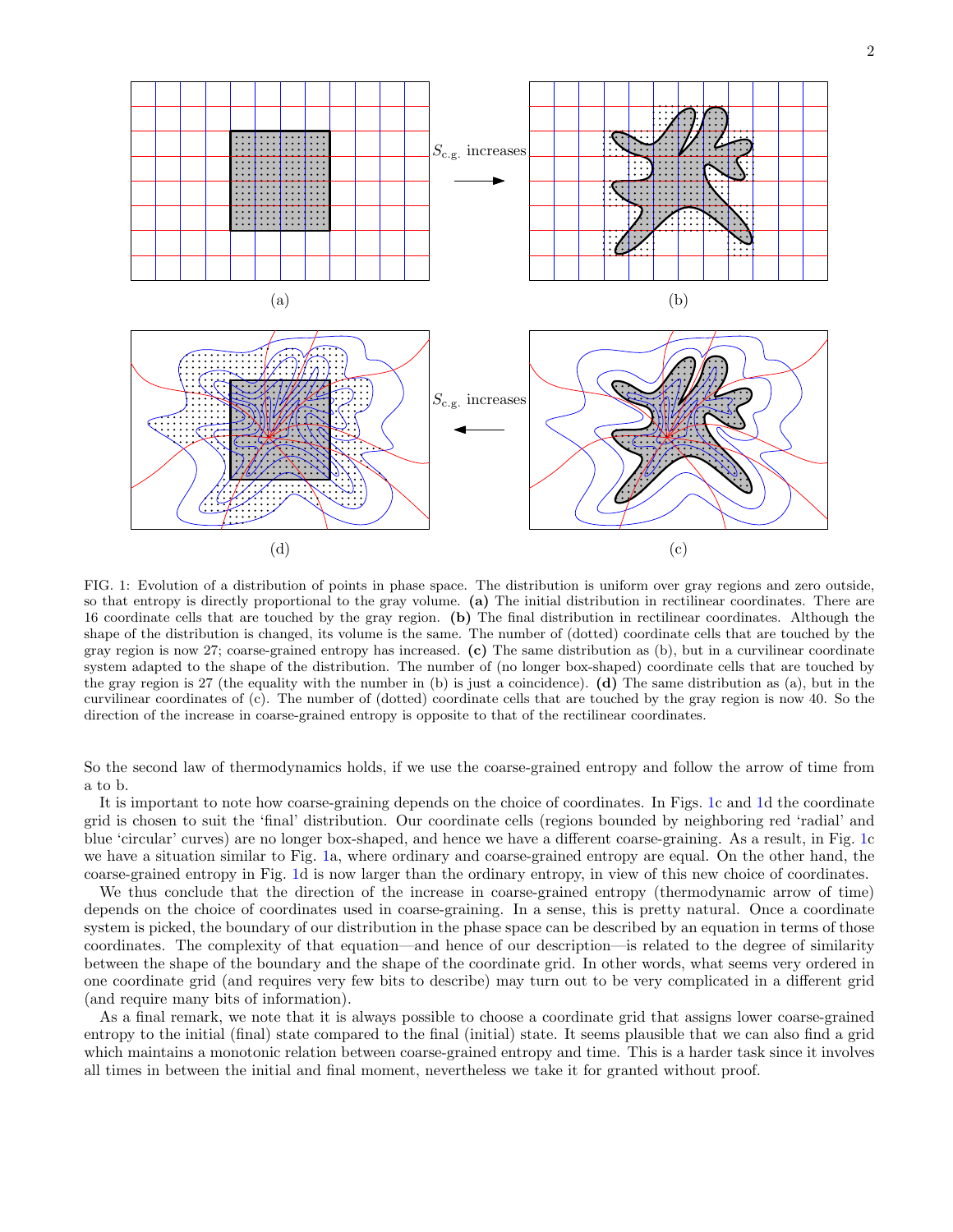#### <span id="page-2-0"></span>III. THE ROLE OF DECOHERENCE

As we saw in the preceding section, the choice of coordinates is fundamental in coarse-graining. So which coordinate system should we choose? Let us consider the case of a room filled with a gas of atoms, where our intuition can guide us. The natural choice here is positions q and momenta  $p$ . If the atoms start out in a corner of the room, they begin to spread to other regions (both in space and phase space) but they won't occupy the entire phase space, because their phase space volume cannot increase. However, if we choose this natural coordinate grid, then their coarse-grained volume/entropy does increase until a uniform distribution on the entire phase space is reached. Why do we regard  $q$ and p as our natural coordinates?

The underlying reason is that these are the quantities we can measure and probe the system with. In other words, q and p are classical variables that correspond to pointer bases  $\{q\}$  and  $\{p\}$ , respectively, which are in turn selected via decoherence [\[2\]](#page-3-2). Of course, we usually measure only a few of these variables or particular combinations of them (like macroscopic variables such as the center of mass, volume, and pressure of the gas),<sup>4</sup> but we want to see what we get if we measure everything we can—albeit with a given resolution. One may legitimately employ canonical variables like  $(q', p') = \left(\frac{q-p}{\sqrt{2}}, \frac{q+p}{\sqrt{2}}\right)$ 2 ) to study the system;<sup>5</sup> but using  $(q', p')$  for coarse-graining doesn't have physical meaning, since our measurements only involve readouts of q and p. So we are left with  $(q, p)$  as our coarse-graining coordinates.

As our last takeaway from this example, we note that decoherence doesn't take place for all degrees of freedom; for example, although the positions of atoms become classical but the internal states of their electrons or quarks do not, unless specific measurements are performed to create appropriate interactions with the environment. We exclude such non-classical variables from the phase space in our classical treatment of the system and incorporate them into the environment. Again it is the decoherence process that determines which degrees of freedom become classical. In other words, our probing options, i.e., available pointer bases, are determined by the nature of the environment and its constituent fragments as recorders of information about the system [\[3\]](#page-3-3). For the classical gas these are, for example, individual particles' positions, momenta, energies, and angular momenta, corresponding to pointer bases  $\{|\varphi\rangle\}$ ,  $\{|\varphi\rangle\}$ ,  $\{|E\rangle\}$ , and  $\{|l, m_z\rangle\}$ . An important feature of the  $\{|q\rangle\}$  and  $\{|p\rangle\}$  bases is that they are eigenvectors of canonical operators Q and P (where all Q's and all P's commute among themselves, but  $[Q_i, P_j] = i\hbar \delta_{ij}$ ) which generate the algebra of operators. It seems that there is no other pair of pointer bases for this system that has this feature. So we take as part of our proposal that the coarse-graining coordinates should correspond to pointer bases which arise from canonical operators.

We can now describe the situation in general. To obtain the appropriate coordinates for coarse-graining, we go back to the time decoherence was first established and concentrate on those degrees of freedom which have become classical. This provides a set of pointer bases, which we assume to come in the form of eigenvectors  $\{|q\rangle\}$  and  $\{|p\rangle\}$ of canonical operators  $Q$  and  $P$ . We then choose  $(q, p)$  as our desired coordinates on phase space and compute the corresponding classical distribution from the quantum state of the system. For example, for a density matrix  $\rho$ , we can use the Wigner distribution<sup>6</sup>

$$
f(q,p) = \frac{1}{\pi \hbar} \int dq' \langle q + q' | \rho | q - q' \rangle e^{-2ipq'/\hbar}.
$$
 (2)

At this stage, we compute the entropy of  $f(q, p)$  coarse-grained in the  $(q, p)$  grid. For systems we observe this should be a small number, compared to the late time coarse-grained entropy, since we see the entropy increase in our world. If the distribution  $f(q, p)$  fits in the grid  $(q, p)$  with few or no partially covered cells, then we have a situation with low initial entropy. This seems to be the case for our universe, since it's apparently begun with little entropy.

A generic distribution  $f(q, p)$  has wild behavior and is unlikely to be organized within the grid. Thus the requirement of low initial entropy imposes constraints on the decoherence process through restrictions on the pointer bases it yields. There are three elements in this process that may be constrained. The first one is the quantum state  $\rho$  before decoherence. The second one is the system/environment splitting, especially since at times we incorporate into the environment some of the degrees of freedom that may appear to belong to the system (like the electron/quark states in the gas example above). This is also the case if we want to study the initial entropy of the universe as a closed system, in which case a large number of degrees of freedom are included in the system but also a large number of

 $4\;$  If, for a gas of N atoms, we specify only 3 variables, then instead of a grid we will have foliations of the phase space with codimension-3 hypersurfaces blurred at the resolution scale. A grid is the case of specifying 6N variables, yielding blurred points.

<sup>&</sup>lt;sup>5</sup> But that doesn't mean a different pointer basis (they don't represent eigenvectors of, e.g.,  $Q \pm P$ ); and even if they did,  $Q \pm P$  wouldn't be a classical variable selected by decoherence.

 $6$  The Wigner distribution can become negative (over regions of phase space with Planckian size), but if decoherence is established  $f$ becomes positive [\[4\]](#page-3-4).